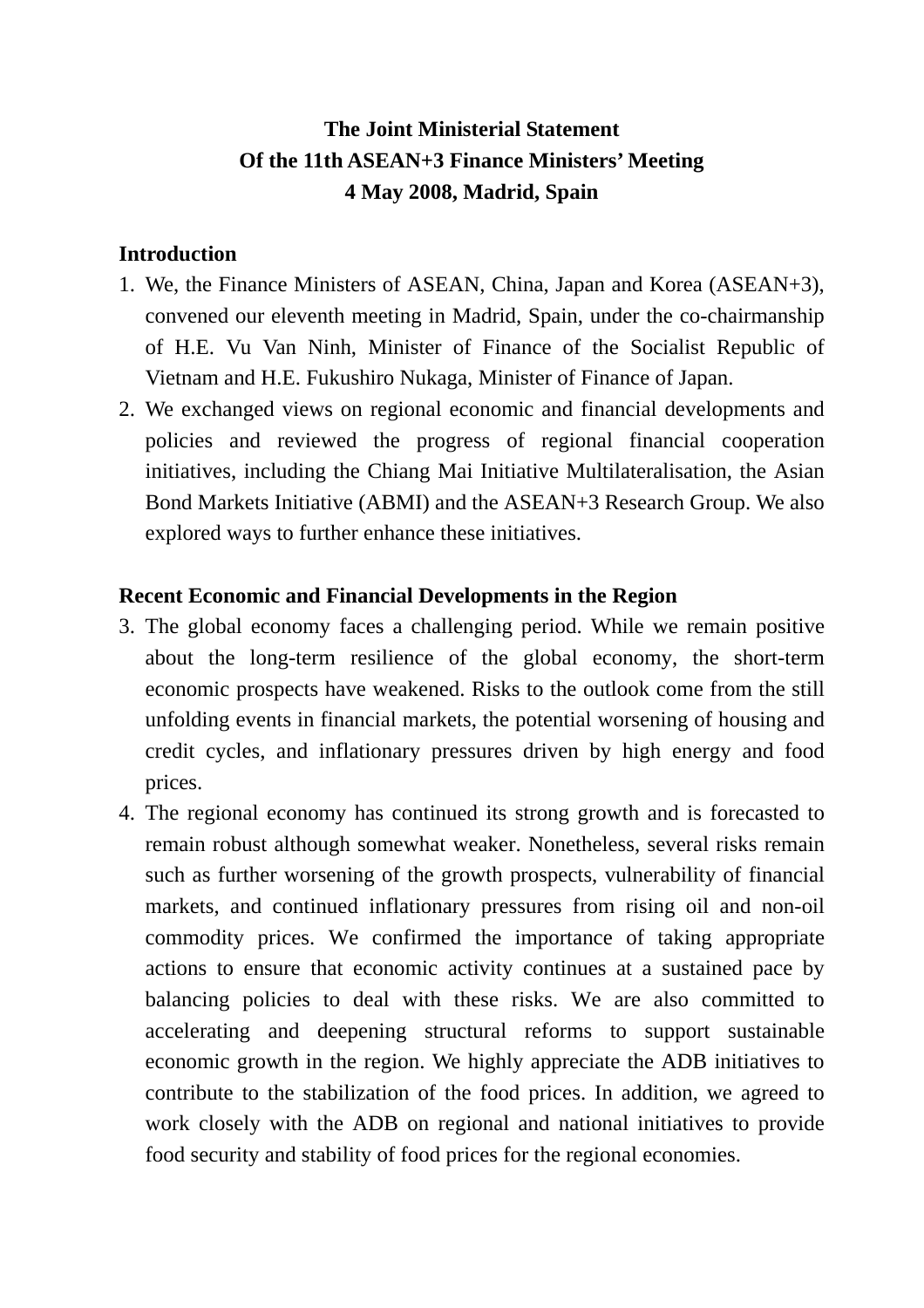5. Such recent economic developments remind us of the strong interaction between vulnerability of financial markets and the macro-economic situation. The countries in the Asian region have recorded strong growth by deepening intraregional trade of goods and services. The financial markets in Asia have become more interdependent with increasing cross-border financial transactions. In this context, we recognized the importance of continuing to enhance communication among authorities responsible for macroeconomic policies and financial supervision in the region.

# **Strengthening East Asian Financial Cooperation -Chiang Mai Initiative-**

- 6. On the **Chiang Mai Initiative (CMI),** we have been carrying out work on the key elements of the multilateralisation of the CMI since our last Meeting in Kyoto, following the principle agreement that a self-managed reserved pooling arrangement governed by a single contractual agreement is an appropriate form of multilateralisation. We reiterated our commitment to maintain the two core objectives of the CMI: (i) to address short-term liquidity difficulties in the region and (ii) to supplement the existing international financial arrangements. We agreed that CMI Multilateralisation will be underpinned by rigorous principles to govern its key aspects, including economic surveillance, borrowing accessibility, activation mechanism, decision making rules and lending covenants, while keeping to timely disbursement.
- 7. We agreed that it is indispensable to build a credible system in ASEAN+3 to monitor the economic and financial situation of the member countries. As a start, we agreed to implement measures to strengthen the current Economic Review and Policy Dialogue (ERPD), such as increasing the frequency of the dialogues and developing a standardized format for the provision of necessary information and data. Such strengthened regional surveillance system will contribute to smooth and efficient decision making. We will further explore the International Financial Institutions' (IFIs') role in providing useful information when necessary as reference.
- 8. We also agreed that the total size of the multilateralised CMI would be at least US\$ 80 billion, and that the proportion of the amount of contribution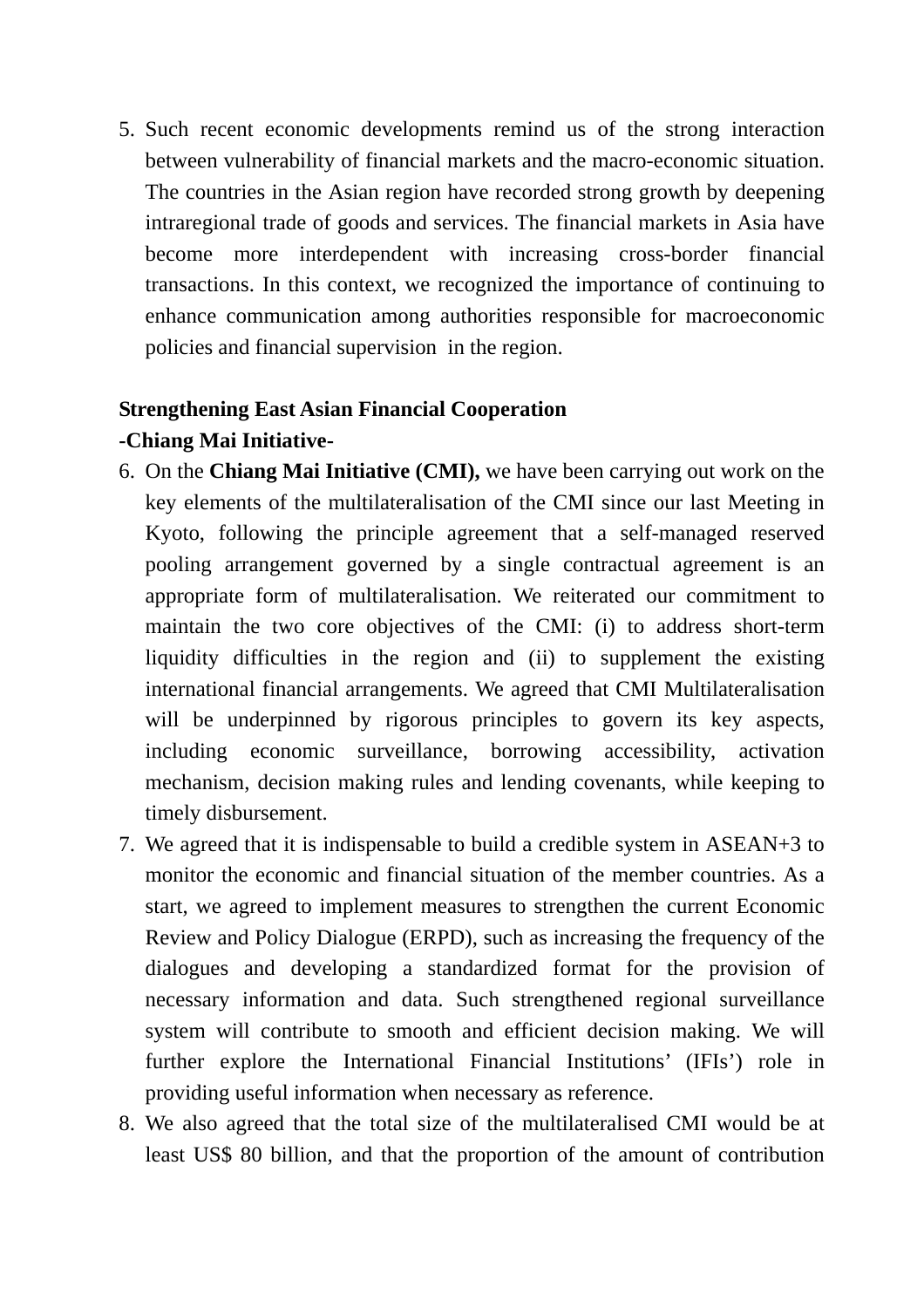between the ASEAN and the Plus Three countries would be "20:80". We further agreed on key concepts of the borrowing accessibility, the activation mechanism and other elements. Based on the progress made thus far on some of the key elements of the multilateralisation of the CMI, we are committed to further accelerate our work in order to reach consensus on all of the elements which include concrete conditions eligible for borrowing and contents of covenants specified in borrowing agreements.

# **-Asian Bond Markets Initiative-**

- 9. Along with the effort and progress made under the ABMI since 2003, the Asian bond markets have recorded remarkable growth in terms of size and diversity of issuers. We also took note of other progress and effort under the current ABMI such as studies on new securitized debt instruments, credit guarantee and investment mechanism, the study on Asian Bond Standard and enhancing the credibility of the domestic credit rating agencies.
- 10. To further develop the Asian bond markets, we endorsed the **New ABMI Roadmap.** This New Roadmap shows our renewed strong commitment to the concrete progress of ABMI, on the occasion of its fifth anniversary.
- 11. First, the new ABMI Roadmap focuses on the four key areas: (1) promoting issuance of local currency-denominated bonds, (2) facilitating the demand of local currency-denominated bonds, (3) improving regulatory framework, and (4) improving related infrastructure for the bond markets. The Steering Group will be established to monitor and coordinate the activities of the four Task Forces in charge of those areas.
- 12. Second, we agreed to make further voluntary efforts to contribute to more accessible regional bond market development in a concerted manner. In this regard, each country will make periodic self-assessments of its progress in line with the objectives of ABMI. The reference will be introduced for this purpose.
- 13. Third, we recognized that the private sector plays an important role in the development of bond markets. In this regard, we welcomed the launch of a group consisting of private sector participants to discuss the cross-border bond transactions and settlement issues.

## **-Others-**

14. On the **ASEAN+3 Research Group**, we appreciated the various studies